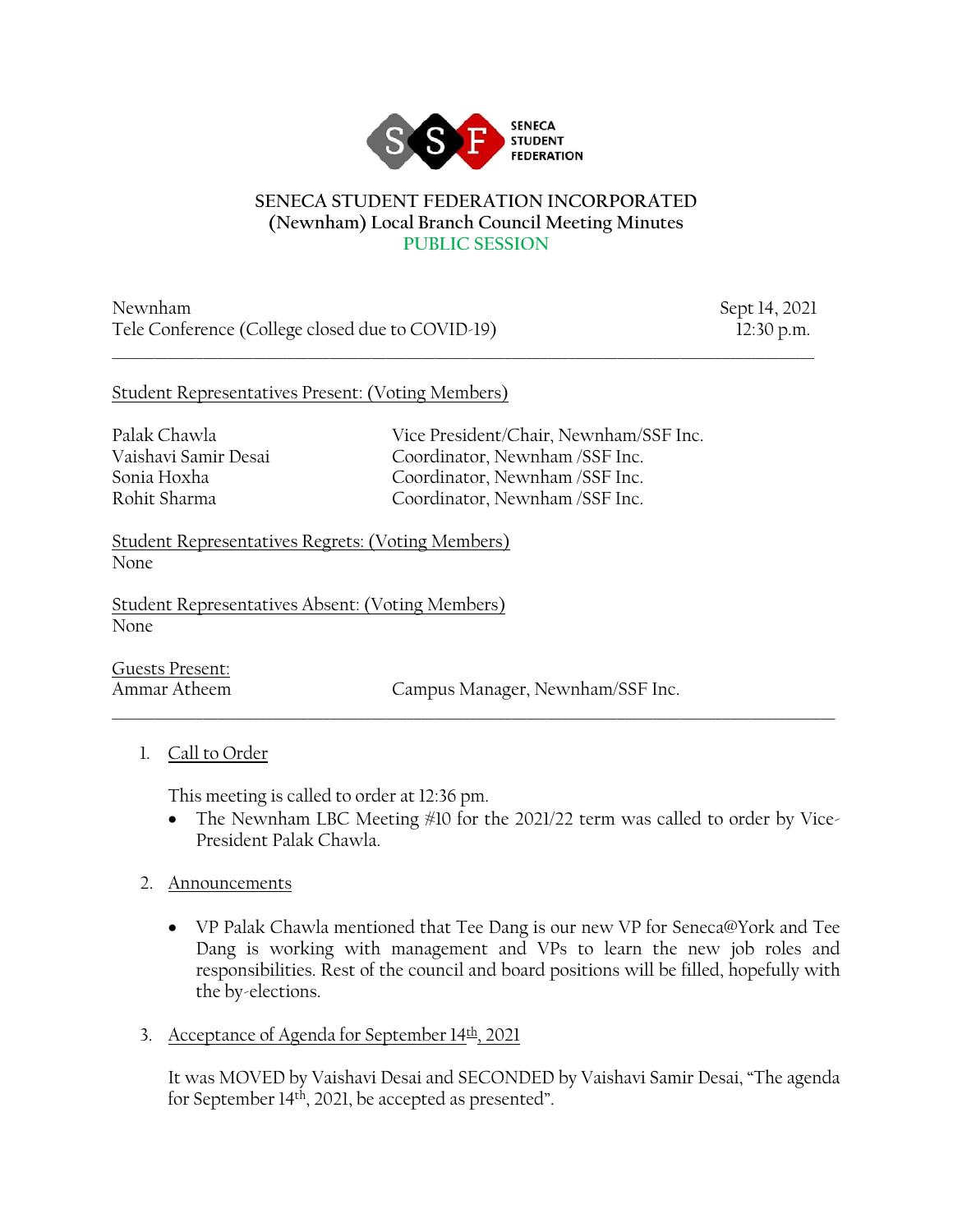# 3:0:0 C A R R I E D

## 4. Confirmation of Minutes for September 7<sup>th</sup>, 2021

It was MOVED by Sonia Hoxha and SECONDED by Rohit Sharma, "to accept September 7th, 2021 meeting minutes as presented".

3:0:0 C A R R I E D

- 5. Business
- a) Member's report
	- Rohit mentioned about the loaner laptop and mentioned the specification which are requested by professor to use for completing the labs. And the laptops given by Seneca did not meet that specification requested by professor. Palak asked Rohit to follow up with the student and decided to take this matter to Central meeting.
	- Palak talk about going to Student Union Development Summit and she, along with central council will be representing SSF.
- b) Events signup
	- Palak asked the council to sign up for the events, if they have not yet. She also asked the council to set a reminder if they sign up, so that they don't forget about it.

### c) Class visits update.

- Palak advised each coordinator to introduce themselves nicely and ask students if they have any queries for class visits. Palak asked if they were running into any issues with the visits.
- d) Other business
- There was not any other business further to be discussed.